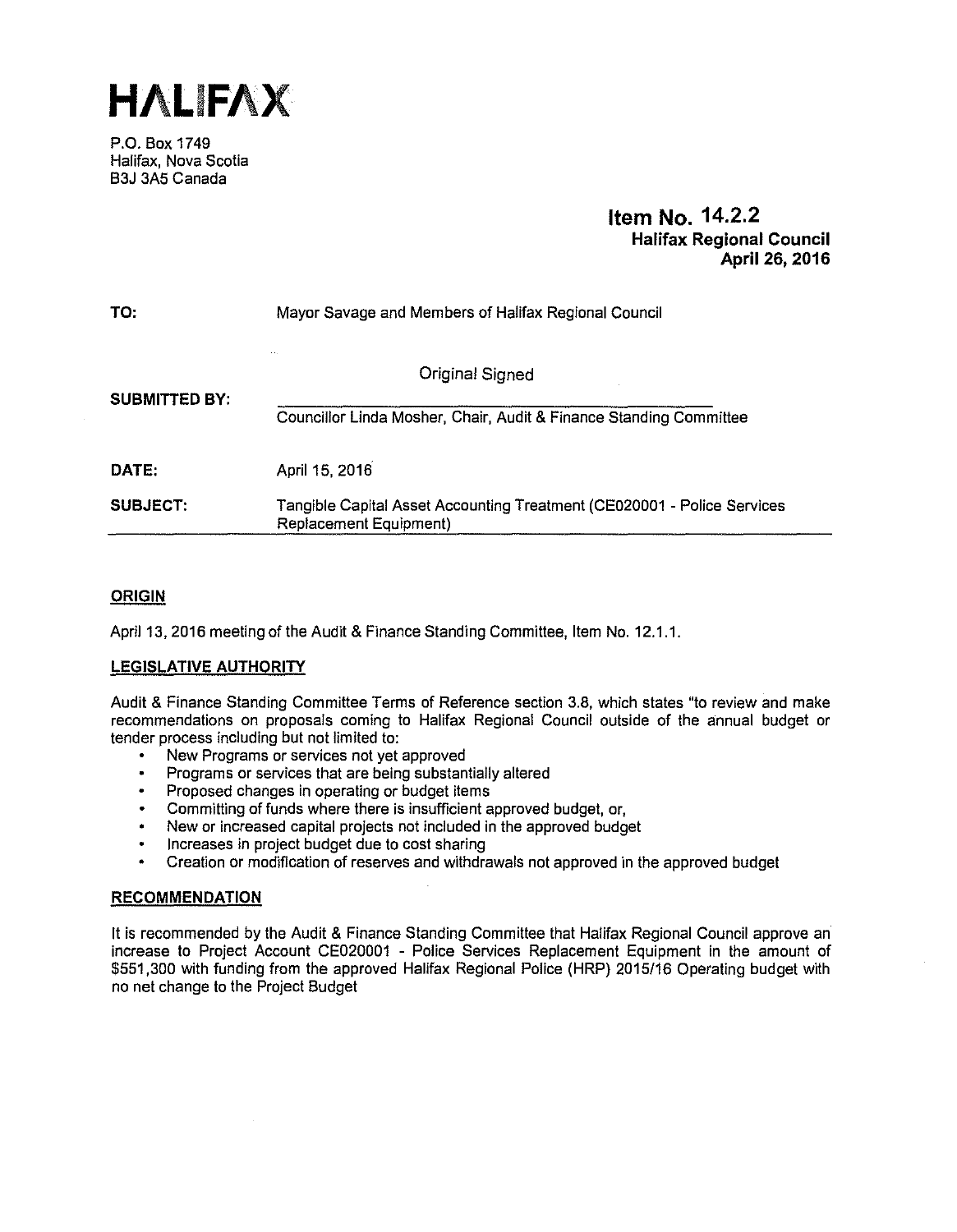# **BACKGROUND**

A staff report dated March 16, 2016 pertaining to Tangible Capital Asset Accounting Treatment (CE020001 - Police Services Replacement Equipment) was before the Audit & Finance Standing Committee meeting at its meeting held on April 13, 2016.

For further information please refer to the attached staff report dated March 16, 2016.

# **DISCUSSION**

The Audit & Finance Standing Committee reviewed this matter at its meeting held on April 13, 2016 and forwarded the recommendation to Halifax Regional Council as outlined in this report.

# **FINANCIAL IMPLICATIONS**

As outlined in the attached staff report dated March 16, 2016.

#### **COMMUNITY ENGAGEMENT**

All meetings of the Audit & Finance Standing Committee are open to the public. The agenda and reports are provided online in advance of the meeting.

#### **ENVIRONMENTAL IMPLICATIONS**

N/A

# **ALTERNATIVES**

The Audit & Finance Standing Committee did not discuss alternatives.

# **ATTACHMENTS**

1. Staff report dated March 16, 2016

A copy of this report can be obtained online at http://www.halifax.ca/council/agendasc/cagenda.php then choose the appropriate meeting date, or by contacting the Office of the Municipal Clerk at 902.490.4210, or Fax 902.490.4208.

Report Prepared by: Liam MacSween, Legislative Assistant, 902.490.6521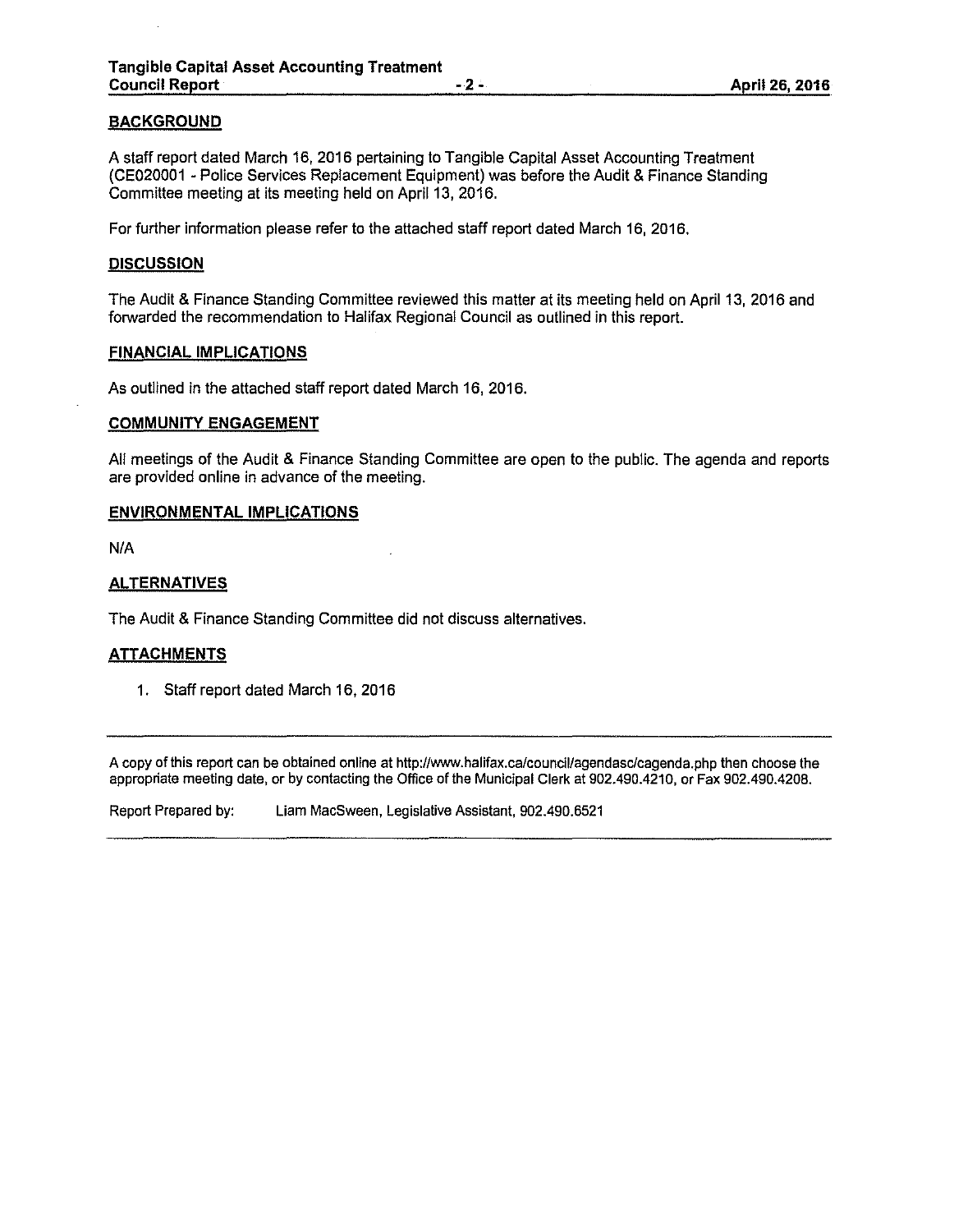# **Attachment 1**



# Item No.12.1.1 Audit & Finance Standing Committee April 13, 2016

|                                                                |                                                                                                          | <b>Attachme</b>                                                                             |  |
|----------------------------------------------------------------|----------------------------------------------------------------------------------------------------------|---------------------------------------------------------------------------------------------|--|
| HALIFAX                                                        |                                                                                                          |                                                                                             |  |
| P.O. Box 1749<br>Halifax, Nova Scotia<br><b>B3J 3A5 Canada</b> |                                                                                                          |                                                                                             |  |
|                                                                |                                                                                                          | <b>Item No.12.1.1</b><br><b>Audit &amp; Finance Standing Committ</b><br><b>April 13, 20</b> |  |
| TO:                                                            | Chair and Members of Audit & Finance Standing Committee                                                  |                                                                                             |  |
| <b>SUBMITTED BY:</b>                                           | <b>Original Signed</b>                                                                                   |                                                                                             |  |
|                                                                | John Traves, Q.C. Acting Chief Administrative Officer                                                    |                                                                                             |  |
|                                                                | <b>Original Signed</b>                                                                                   |                                                                                             |  |
|                                                                | Jean-Michel Blais, Chief of Police, Halifax Regional Police                                              |                                                                                             |  |
| DATE:                                                          | March 16, 2016                                                                                           |                                                                                             |  |
| <b>SUBJECT:</b>                                                | Tangible Capital Asset Accounting Treatment (CE020001 - Police Services<br><b>Replacement Equipment)</b> |                                                                                             |  |

# **ORIGIN**

Preparation of the Financial Statements.

#### LEGISLATIVE AUTHORITY

Halifax Regional Council approved, Dec 11, 2012, that all budget increases are to be presented to the Audit and Finance Standing Committee, prior to submission to Council.

The Tangible Capital Asset Policy, which complies with pronouncements of the Public Sector Accounting Board (PSAB), specifically PS 3150 and the Financial Reporting and Accounting Manual, <sup>a</sup> regulation prescribed pursuan<sup>t</sup> to subsection 451(1) of the Municipal Government Act.

#### RECOMMENDATION

It is recommended that the Audit and Finance Standing Committee recommend that Halifax Regional Council approve an increase to Project Account CEO20001 - Police Services Replacement Equipment in the amount of \$551,300 with funding from the approved Halifax Regional Police (HRP) 2015/16 Operating budget with no net change to the Project Budget.

#### **BACKGROUND**

On April 28, 2015, Halifax Regional Council passed the 2015/16 Project Budget which did not include <sup>a</sup> budget for Police Services Replacement Equipment. Up until now, there has been no Project Budget for HRP equipment including officer protective equipment, firearms etc., as this equipment has always been funded in the Operating Budget.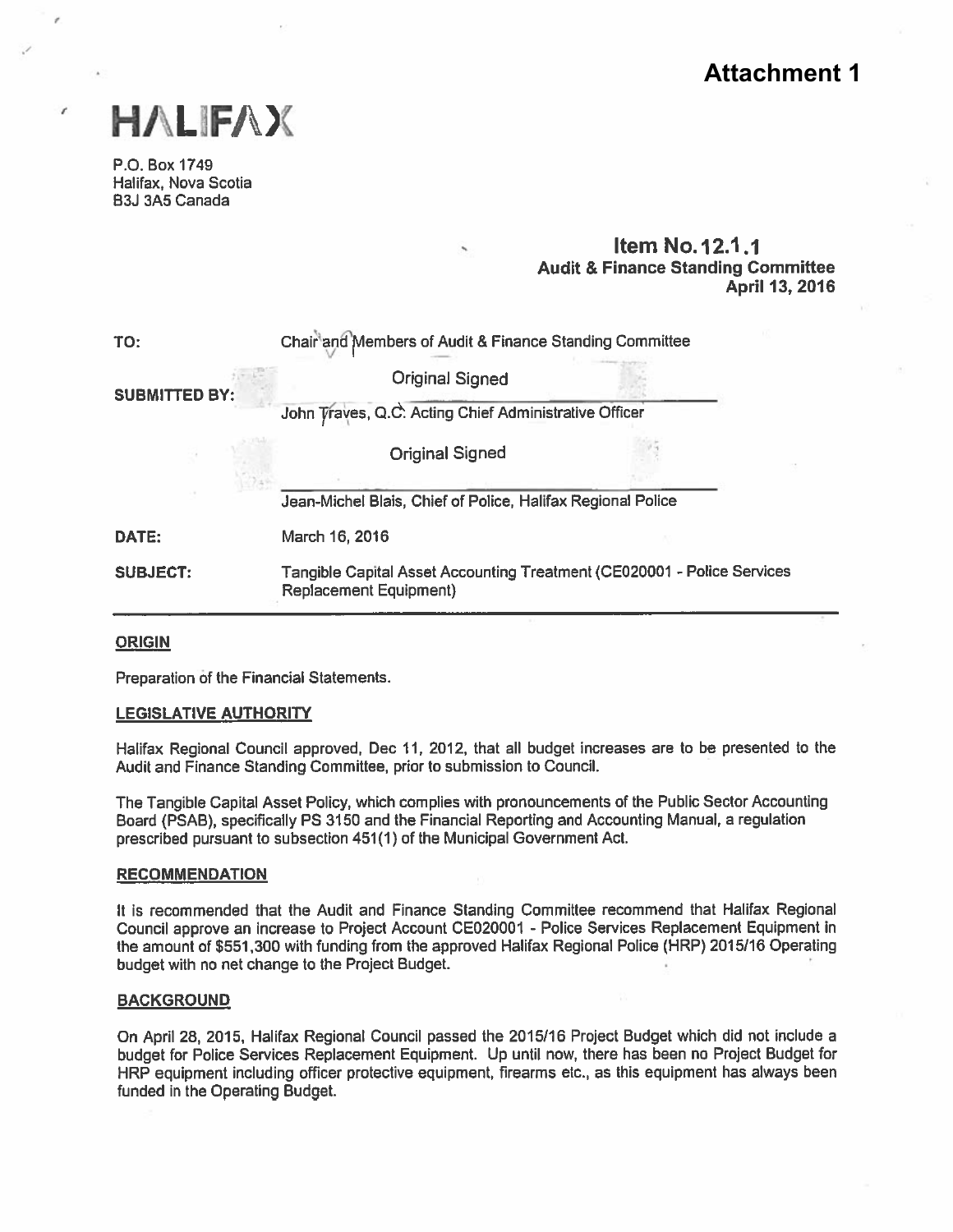For the 2016/17 fiscal year, a Project Budget was approved by Halifax Regional Council for equipment replacement items that meet the criteria for the Tangible Capital Assets Policy.

#### **DISCUSSION**

A review of operating purchases in the 2015/16 fiscal year has identified several equipment items that meet HRM's Tangible Capital Assets Policy criteria for small equipment and therefore should be capitalized in <sup>a</sup> project budget account. In light of this, HRP recommends transferring \$551 300 from HRP's operating accounts to CEO20001, Police Services Replacement Equipment. The Police Services Replacement Equipment project account will be managed by Halifax Regional Police staff on behalf of the Halifax Board of Police Commissioners.

#### FINANCIAL IMPLICATIONS

The following transfers of funding from HRP operating accounts to the Police Equipment Replacement project account should take <sup>p</sup>lace. The budget availability has been confirmed by Finance.

Operating Budget Summary:

| P250 - Police Fleet            | \$87,000  |
|--------------------------------|-----------|
| P255 - Exhibits and Property   | \$287,500 |
| P312 – SES Technical Unit      | \$19,700  |
| P340 – Criminal Intel Unit     | \$10,100  |
| P440 – ERT                     | \$147,000 |
| <b>Total to be Transferred</b> | \$551,300 |

Project Budget Summary: Project No. CE020001 - Police Services Replacement Equipment

| Cumulative Unspent Budget                 |             |  |
|-------------------------------------------|-------------|--|
| Plus: Transfer of funds from Operating    | \$551,300   |  |
| Less: Transfer of expenses from Operating | (\$551,300) |  |
| Remaining Balance                         |             |  |

#### COMMUNITY ENGAGEMENT

N/A

#### ENVIRONMENTAL IMPLICATIONS

There are no environmental implications with this report.

#### **ALTERNATIVES**

As the equipment items identified are all considered small equipment capital assets according to HRM's Tangible Capital Assets Policy, there are no other alternatives as to how these purchases should be accounted for.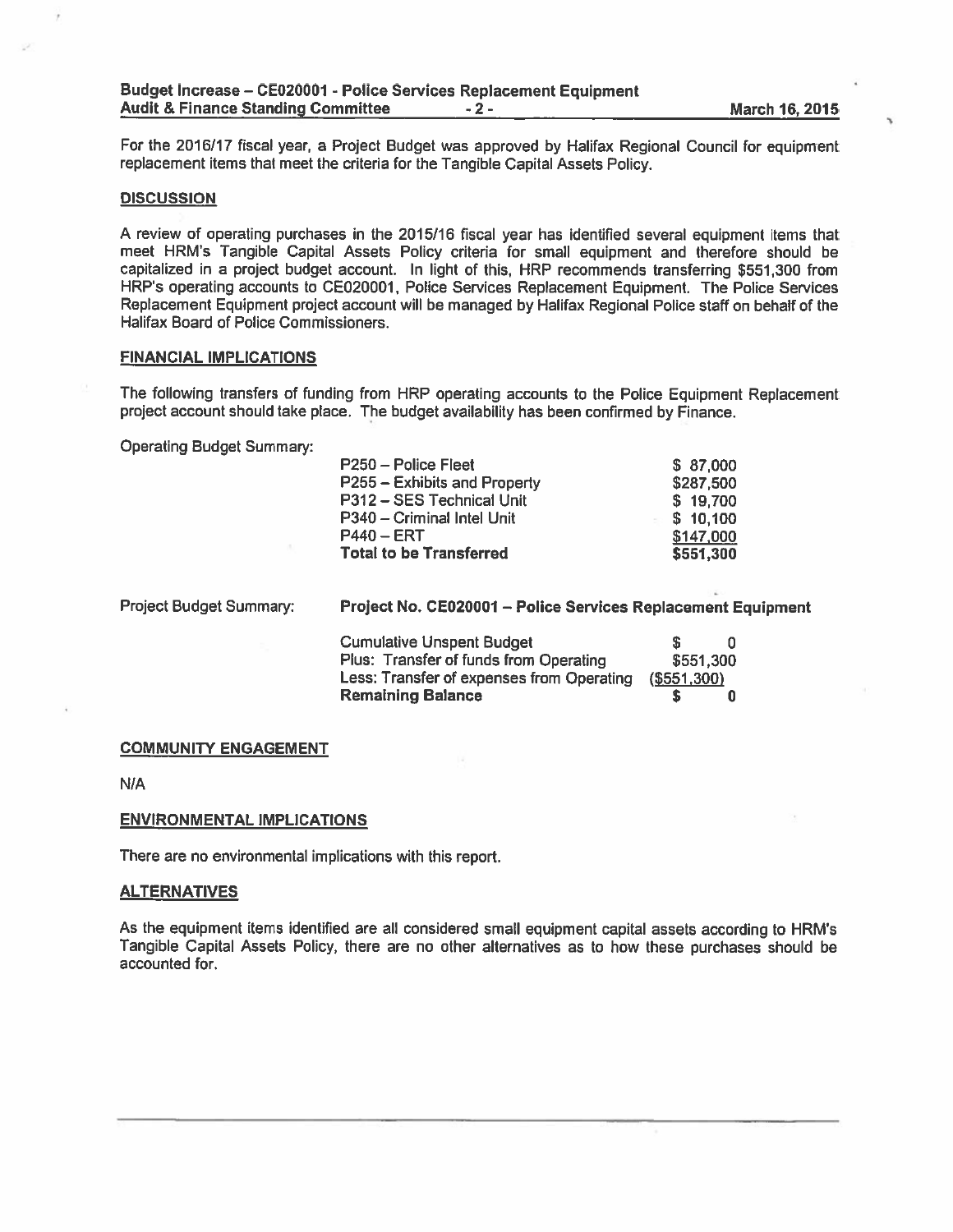For the 2016/17 fiscal year, a Project Budget was approved by Halifax Regional Council for equipment replacement items that meet the criteria for the Tangible Capital Assets Policy.

#### **DISCUSSION**

A review of operating purchases in the 2015/16 fiscal year has identified several equipment items that meet HRM's Tangible Capital Assets Policy criteria for small equipment and therefore should be capitalized in <sup>a</sup> project budget account. In light of this, HRP recommends transferring \$551,300 from HRP's operating accounts to CEO2000I, Police Services Replacement Equipment. The Police Services Replacement Equipment project account will be manage<sup>d</sup> by Halifax Regional Police staff on behalf of the Halifax Board of Police Commissioners.

#### FINANCIAL IMPLICATIONS

The following transfers of funding from HRP operating accounts to the Police Equipment Replacement project account should take <sup>p</sup>lace. The budget availability has been confirmed by Finance.

Operating Budget Summary:

| P250 - Police Fleet            | \$87,000  |
|--------------------------------|-----------|
| P255 - Exhibits and Property   | \$287,500 |
| P312 - SES Technical Unit      | \$19,700  |
| P340 - Criminal Intel Unit     | \$10,100  |
| P440 – ERT                     | \$147,000 |
| <b>Total to be Transferred</b> | \$551,300 |

| <b>Project Budget Summary:</b> | Project No. CE020001 - Police Services Replacement Equipment |             |  |
|--------------------------------|--------------------------------------------------------------|-------------|--|
|                                | <b>Cumulative Unspent Budget</b>                             |             |  |
|                                | Plus: Transfer of funds from Operating                       | \$551,300   |  |
|                                | Less: Transfer of expenses from Operating                    | (\$551,300) |  |
|                                | <b>Remaining Balance</b>                                     |             |  |

#### COMMUNITY ENGAGEMENT

N/A

#### ENVIRONMENTAL IMPLICATIONS

There are no environmental implications with this report.

#### ALTERNATIVES

As the equipment items identified are all considered small equipment capital assets according to HRM's Tangible Capital Assets Policy, there are no other alternatives as to how these purchases should be accounted for.

#### **ATTACHMENTS**

None.